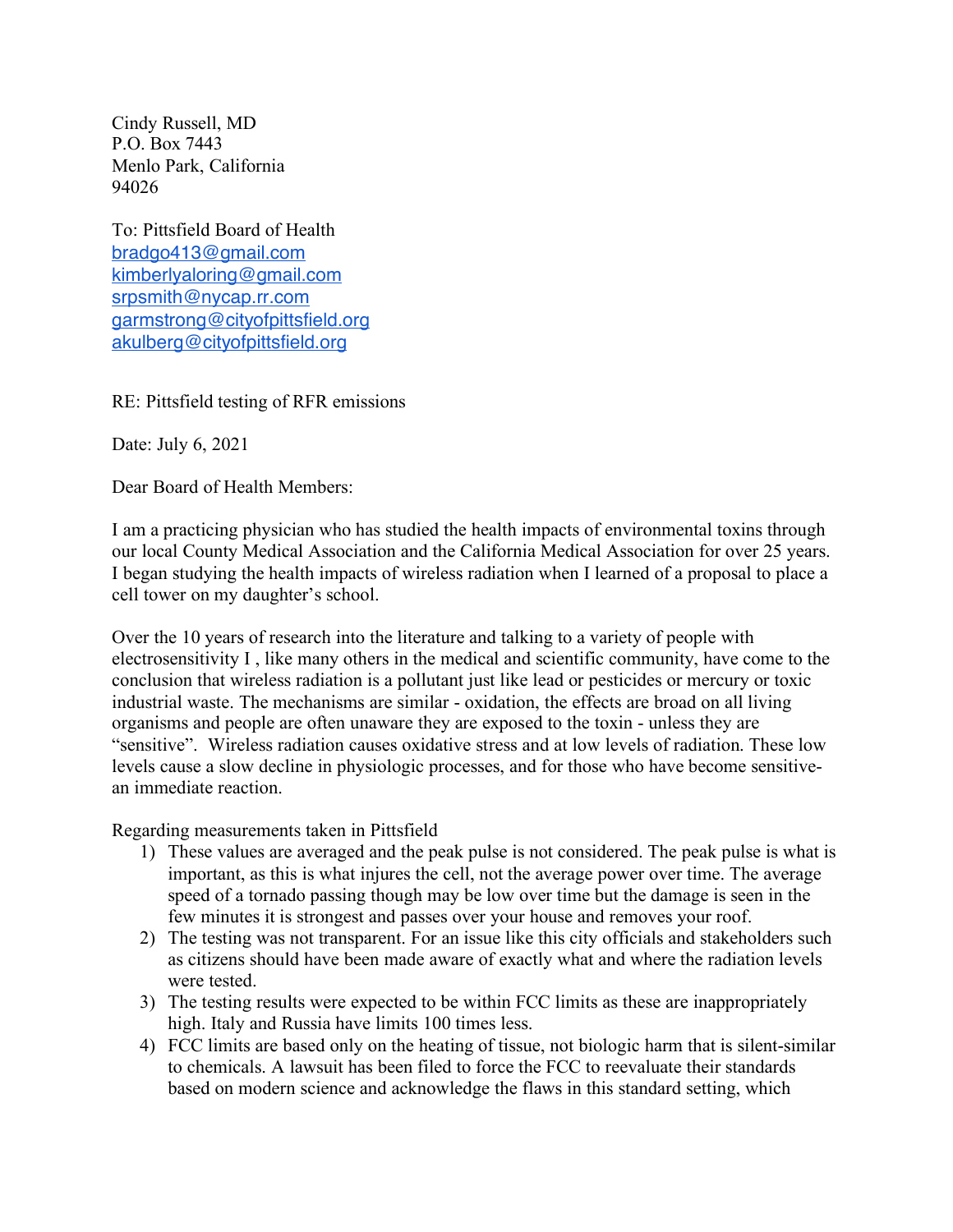benefits the telecom industry's plan to roll out more cheap wireless systems right over people's health. https://mdsafetech.org/2020/09/23/landmark-lawsuit-filed-against-fccfor-failing-to-reevaluate-5g-and-wireless-safety/

5) A building biologist can be consulted to improve the assessment

## **Antioxidants and Health**

As we now know small amounts of toxins can cause harm in certain windows of development thus children are more vulnerable. We also know effects are cumulative. People vary in their vulnerability due to age, genetics and other toxic exposures. Not all people react the same. Our health, wellness and aging are determined by oxidation levels in our tissues that injure our DNA, proteins and lipids, thus antioxidants in foods have been shown to block oxidation, neutralize cellular injury and promote health. This is well established in the nutrition literature. The literature also demonstrates that taking antioxidants (Vitamin E, zinc and melatonin) protects the cell from oxidation injury from wireless radiation. Oxidative stress plays a major part in the development of chronic, degenerative and inflammatory illnesses such as cancer, autoimmune disorders, aging, cataracts, rheumatoid arthritis, cardiovascular and neurodegenerative diseases, as well as some acute pathologies (trauma, stroke). It is well established that wireless radiation of all frequencies and at non thermal levels causes oxidative stress. Effects of this are cumulative.

## **We Evolved in Low Electromagnetic Environment**

The natural environment of the Earth is electromagnetic. We have terrestrial electric and magnetic fields, radiation from the sun and cosmic microwaves. All living things evolved in harmony with the Earth's natural low-level electromagnetic rhythms. Birds, bees and mammals have magnetite in their bodies and brains that use the Earth's magnetic field for navigation and foraging. Our nervous system, heart, reproductive and endocrine systems rely on minute electromagnetic signals for complex functions. Manmade electromagnetic fields (EMF) emitted by our modern technology can distort our bodies electric currents, delicate cell membranes and cause broad dysfunction. This can be with long term or sometimes short exposures with higher power and different pulsations. Science has shown us that organisms adapt to constant electromagnetic fields found in nature much easier than artificial pulsed radiation that is emitted from cell towers and wireless devices.

## **Wildlife**

You need to consider the unique ecosystem which surrounds this lovely town. Science has shown us that levels of artificial electromagnetic radiation we are increasingly exposed to is harming not only humans but the sensitive environment that we tend to ignore but depend upon for our sustenance and mental health. https://mdsafetech.org/environmental-and-wildlife-effects/

#### **New Review on Wildlife**

A new comprehensive article by Levitt, Lai and Manville (2021) provides an updated and thorough overview of RFR and effects on all wildlife with a plethora of references. The authors state, *"But is there a larger environmental downside to rising ambient EMF exposures particularly RFR — from popular mobile communication devices, WiFi antennas, and all accompanying infrastructure that is being overlooked by environmentalists, researchers, and government regulators alike. We may be missing critical physiological effects across species based on obsolete assumptions about low-level far-field exposures being too weak to adversely*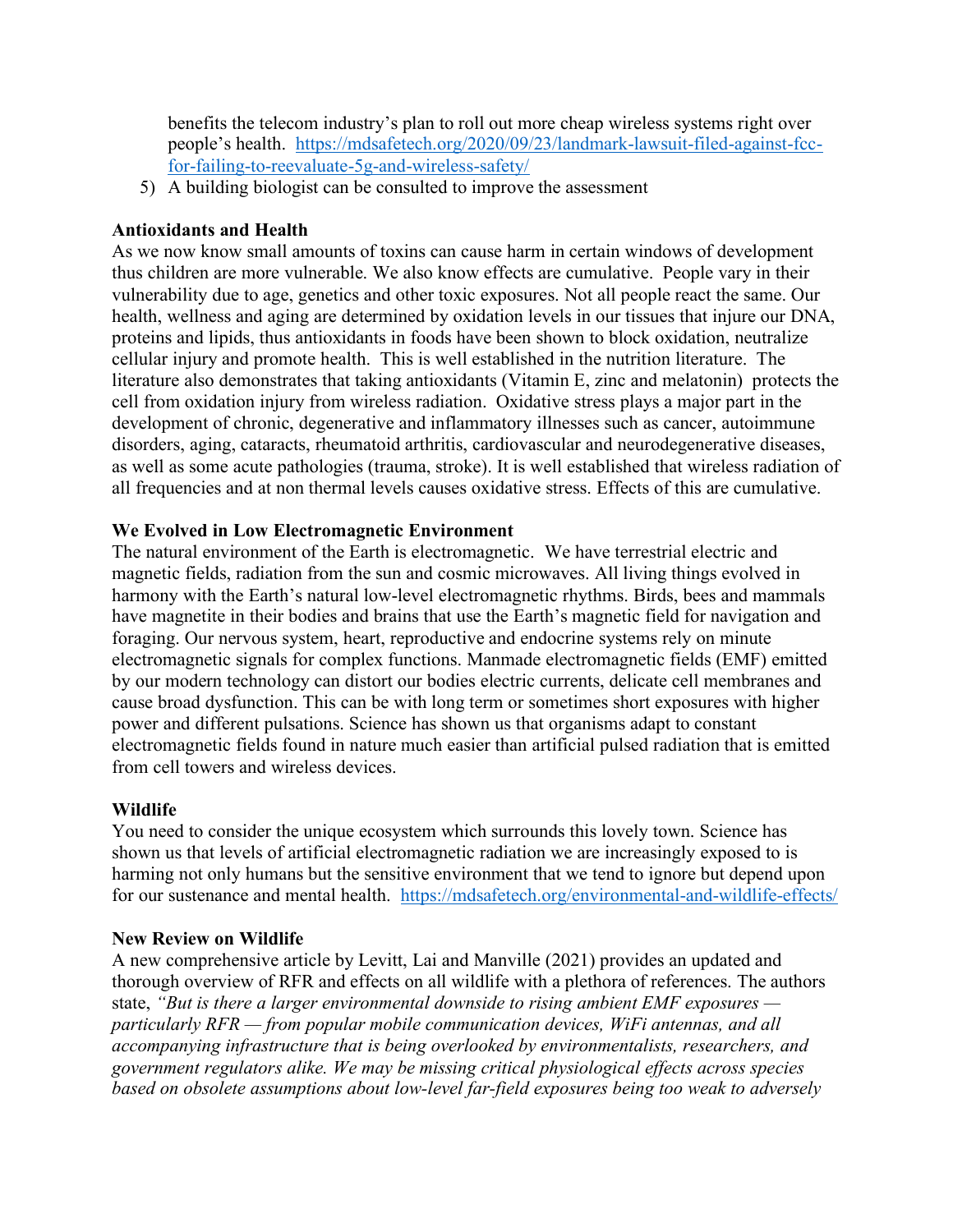*affect living tissue. We have yet to take into consideration the unique physiologies of other species, or how they use the environment in ways that humans do not, when we assume that the unfettered use of EMF/RFR can continue unabated and be allowed to grow indefinitely.*" **Effects of non-ionizing electromagnetic fields on flora and fauna, part 1.** Rising ambient EMF levels in the environment. (2021) Levitt BB et al. Rev Environ Health. 2021 May 27. https://pubmed.ncbi.nlm.nih.gov/34047144/

## **UNESCO World Heritage Wildlife Area Species Disappearing**

An abundance of peer reviewed literature demonstrates adverse impacts to the environment with declines in insect, bird and wildlife populations in cities and where cell towers are placed. This spells disaster for biodiversity, fragile wildlife areas, critical pollinators and agriculture, especially with additive effects of pesticides, toxins and loss of habitat. A report on Unesco's Mt. Nardia World Heritage Park documents this slow decline in populations of species after cell towers were placed. Unesco Report on Disappearance of Species from Mt. Nardia Park World Heritage Area 2000-2015 with Increased Expansion of Telecommunications Antenna. Ethno-Botonist Mark Broomhall. UNESCO Report on Disappearance of Species from Mt. Nardia with Increased EMR 2000-2015

## **MOEF Report on Wildlife**

The Inter-Ministerial Committee (IMC) of expert scientists reviewed the literature of the effects of RF-EMF radiations on wildlife, humans and the biosphere. In their 2010 MOEF Report they found that out of the 919 research papers collected on birds, bees, plants, other animals, and humans, 593 showed impacts, 180 showed no impacts, and 196 were inconclusive studies. All organisms had effects.

**Human Effects–** 62% showed effects, 13% no effect and 25% inconclusive

**Plant Effects–** 87% showed effects and 13% were inconclusive

**Wildlife Effects-** 62% showed effects, 4% no effect and 36% inconclusive

**Bee Effects**—85% showed effects and 15% no effect

**Bird Effects**- 77% showed effects, 10% no effect and 13% inconclusive

## **Current Standards are Scientifically Out of Date**

Current standards are based on short term thermal exposures and discount the abundant peer reviewed literature on harm from low level, non -thermal effects. It is clear that the limits for radiofrequency radiation are set too high in the U.S. and Canada, 100 times that of Italy and Russia, who set their standards based on methodical research on immunologic, neurologic and biologic effects of low-level radiation fields. Current limits are up to 1,000 microwatts/cm2 with symptoms seen at levels of 0.005 microwatts /cm2.

**Thomas et al (2008)** reported an increase in adult complaints of headaches and concentration difficulties with short-term cell phone radiation exposure at 0.005 to 0.04 µW/cm2 exposure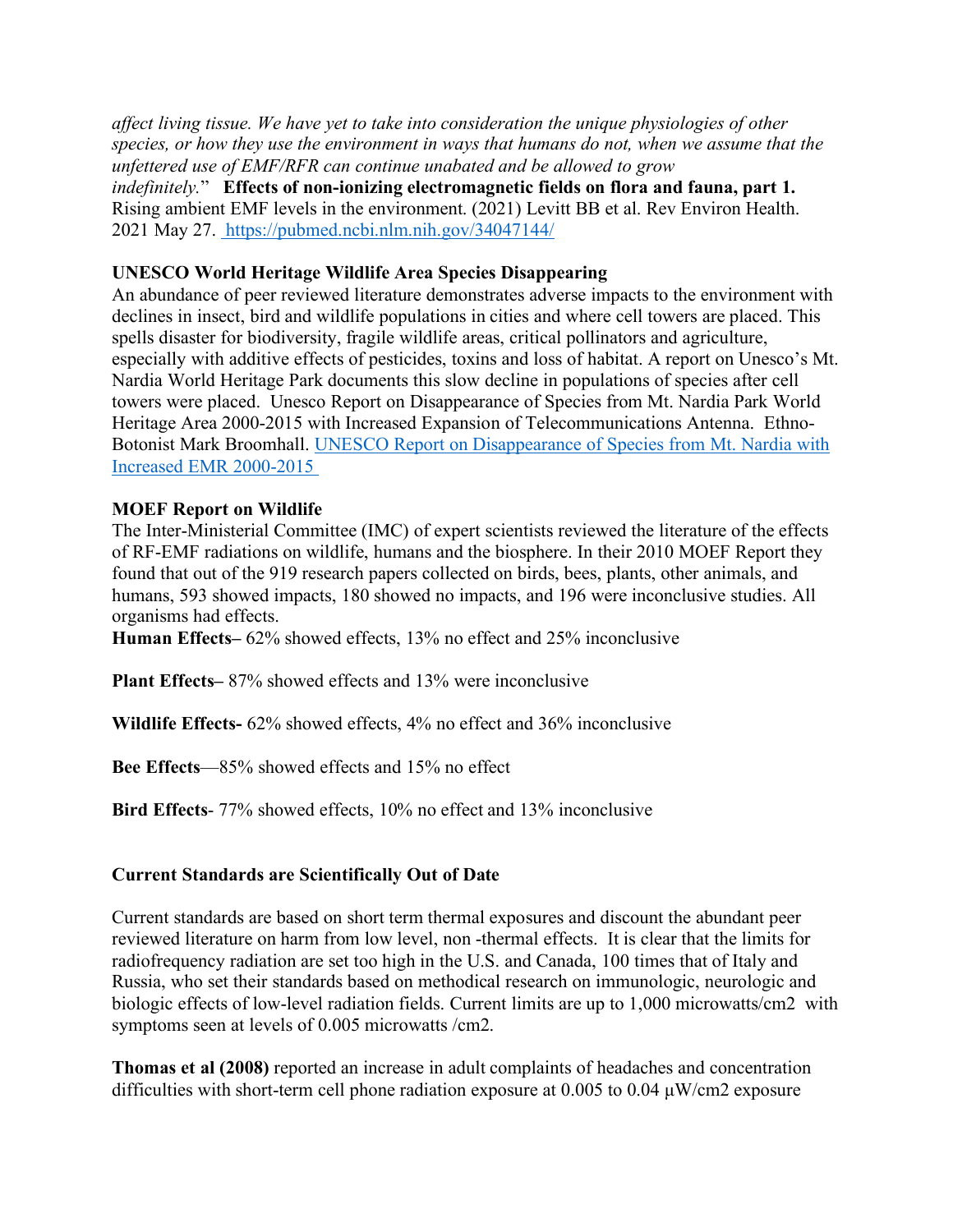levels, Thomas, S.(2008). **Personal exposure to mobile phone frequencies and well-being in adults: a cross-sectional study based on dosimetry. Bioelectromagnetic.** 29, 463–470.

**Heinrich et al (2010)** reported that children and adolescents (8-17 years old) with short-term exposure to base-station level RFR experienced headache, irritation, and concentration difficulties in school. RFR levels were 0.003 - 0.02 µW/cm2. **Citation:** Heinrich, S., Thomas, S., Heumann, C., von Kries, R., & Radon, K. (2010). **Association between exposure to radiofrequency electromagnetic fields assessed by dosimetry and acute symptoms in children and adolescents: a population based cross-sectional study.** Environmental Health, 9, 75. doi:10.1186/1476-069X-9-75

**Thomas et al (2010**) reported that RFR levels of 0.003 - 0.02 µW/cm2 resulted in conduct and behavioral problems in children and adolescents (8-17 years old) exposed to short-term cell phone radiation in school. Thomas, S., Heinrich, S., von Kries, R., & Radon, K.(2010). **Exposure to radio-frequency electromagnetic fields and behavioural problems in Bavarian children and adolescents.** European Journal of Epidemiology, 25,135– 141. doi:10.1007/s10654- 009-9408-x

**Mohler et al (2010)** reported that adults exposed to 0.005  $\mu$ W/cm2 cell phone radiation (basestation exposure levels) had sleep disturbances with chronic exposure, but this effect was not significantly increased across the entire population. **Citation**: Mohler, E, et al. (2010). **Effects of everyday radiofrequency electromagneticfiel exposure on sleep quality: a cross-sectional study**. Radiant Research, 174, 347–356. doi:10.1667/RR2153.

## **5G: A Manufactured Need by Industry**

The telecommunications industry has largely manufactured a "need" for expanding wireless technology in cities, while halting projects for safer fiberoptic broadband. Note a 2020 report, 5G: State of Play in Europe, USA and Asia. In Depth Analysis, indicates 5G is a manufactured need. "*As 5G is driven by the telecoms supply industry, and its long tail of component manufacturers, a major campaign is under way to convince governments that the economy and jobs will be strongly stimulated by 5G deployment."*

Industry has deliberately influenced laws to prevent health or environmental effects from being considered in the placement of cell towers (See FCC Captured Agency). They knew of the harm in early studies done by Dr. George Carlo in the 1990's but suppressed the data so they could move forward. A blizzard of robust science has appeared now to show biological and health impacts of wireless technology, but it is still denied, and the basis for "safety" is flawed. An exponential growth in cell towers is now being played out with cities being left on their own to figure out how to regulate these towers locally. Industry places a heavy hand and complex laws on local policy makers who must navigate these complex FCC policies to prevent legal action.

#### **Insurance Has an Exclusion for Radiofrequency Radiation as an Emerging Risk**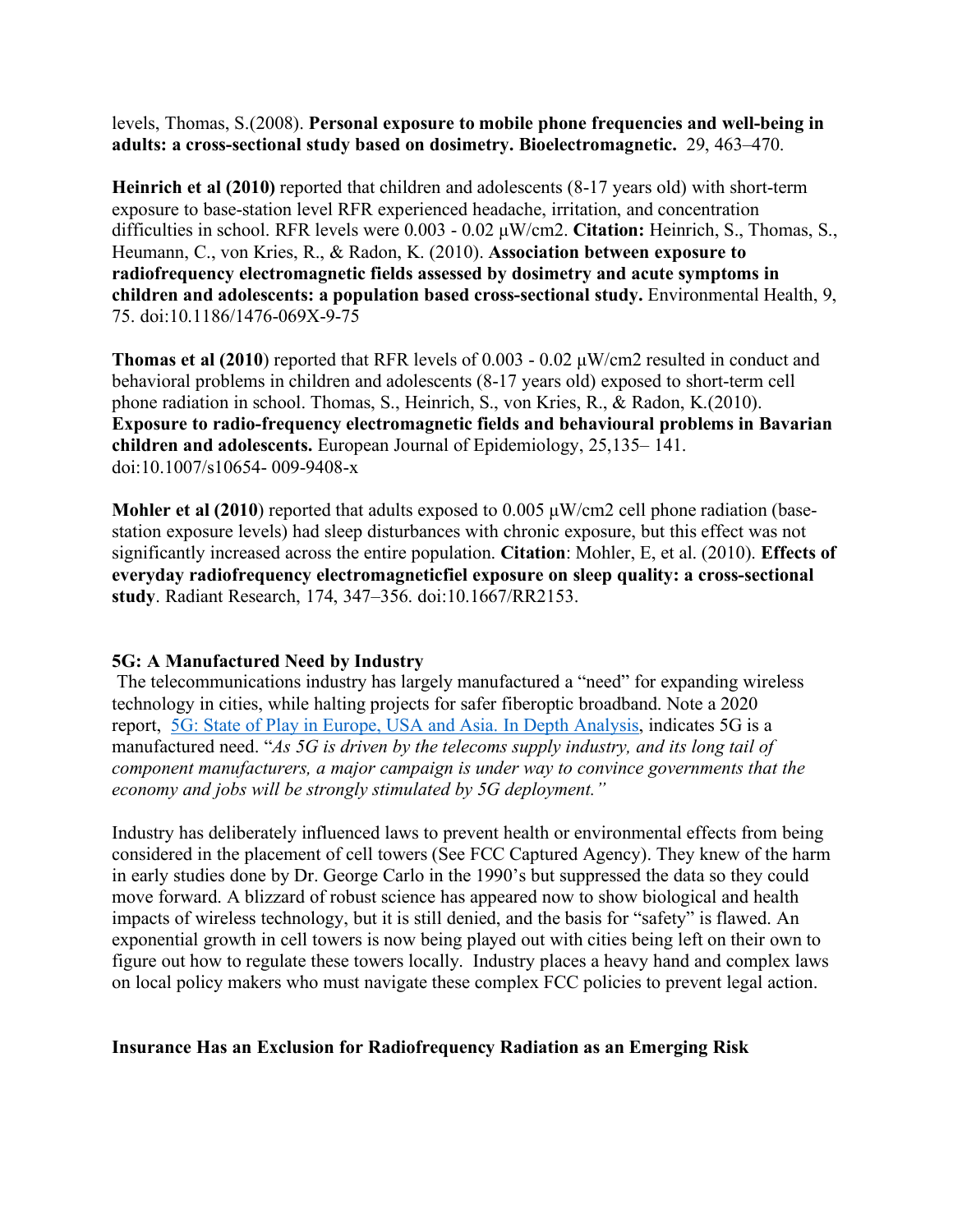Insurance companies consider wireless radiation to be similar to asbestos in long term health impacts and do not provide coverage from harm for RF health effects. The cities are left with that liability unless they can provide insurance.

In a 2019 report , **New Emerging Risk Insights**, by Swiss RE Insurance Company, the second largest reinsurance company in the world, **5G is listed as an emerging concern** in the high risk category within 3 years. Included in the high risk trends are artificial intelligence and the existential threats of climate change. "*The top five emerging risks in our SONAR 2019 report are digital technology's clash with legacy hardware, potential threats from the spread of 5G mobile networks, increasingly limited fiscal and monetary flexibility by central banks, genetic testing's implications on life insurers, and the impact of climate change on the life and health sector.*" https://www.swissre.com/institute/research/sonar/sonar2019.html

#### **National Academy of Sciences Report is Evidence of Electromagnetic Illness**

Courtney Gilardi, her kids and her neighbors are not alone in having symptoms near cell towers set at FCC limits. Not only do studies demonstrate symptoms near cell towers, they show an increase in cancer over time. In addition, a recent report by the National Academy of Sciences concluded that the "sonic attacks" on diplomats in Cuba and China were most likely due to pulsed radiofrequency from directed energy weapons. They had symptoms similar to those who live near cell towers (headache, nausea, insomnia, dizziness, memory loss, heart palpitations, depression). Firefighters experience the same symptoms when cell towers are placed on their fire stations thus created a resolution in 2011 to fight cell towers on their stations (see refences). Dr. Beatrice Golomb wrote the most extensive report to date on this subject linking these mystery "directed energy attacks" to pulsed microwaves similar to the wireless devices we use daily. In the case of these high powered beams there was documented injury to brain networks found by the University of Pittsburg physicians who studied the diplomats. Dr Golomb highlights that **the strength of the health effects are related to the peak power not the average power.** 

**The EUROPAEM EMF Guideline 2016 for the prevention, diagnosis and treatment of EMF-related health problems and illnesses** is a comprehensive guide written by many scientists and physicians in Europe who are part of the European Academy for Environmental Medicine (EUROPAEM) – EMF working group who have recognized and treated those with electrosensitivity for many years. This is a thorough, well researched and well-referenced scientific paper that is based on the 2012 Austrian Medical Association Guidelines for the Diagnosis and Treatment of EMF Illness. A questionnaire from their group is included in the attachments.

#### **Public Health Surveys**

Many successful published and informal health surveys have been done to identify and link radiofrequency radiation to health effects. You should do this as well considering you have a defined population and one cell tower in Pittsfield, Massachusetts.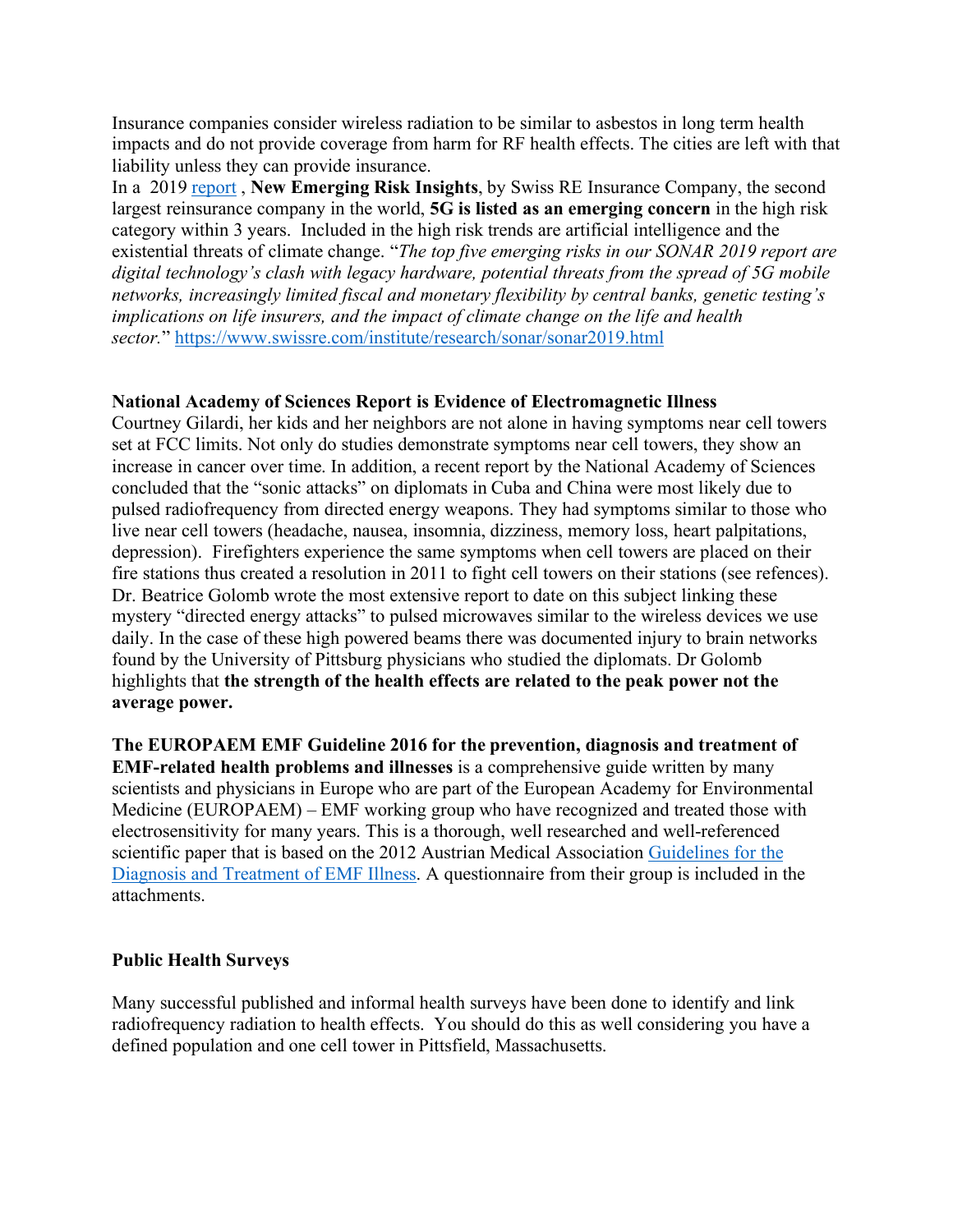1) A Maine Health Survey of Smart Meters was performed by Richard Conrad, PhD, a John Hopkins biochemist. which provided an abundance of testimony and research. He performed a health symptom survey of residents in Maine after the installation of smart meters in 2012. This was in response to reports of neurologic symptoms in residents after smart meters were attached to their homes. A constellation of "severe" symptoms of electrosensitivity that developed in residents included fatigue, insomnia, difficulty concentrating, headaches, agitation, ringing in the ears, pressure in the head, tingling burning skin, heart racing, arrhythmia, memory problems.

Dr. Conrad's survey was not a prevalence survey. He solicited responses only from persons who already felt that they had experienced health effects/symptoms from exposure to smart meters. Two of the key questions he wanted answers to were: **1**) do smart meters initiate electrical sensitivities in previously normal persons, and **2**) do smart meters worsen the electrical sensitivities in persons who were already electrically sensitive?

He concluded, *"The survey results provide very strong evidence that smart meters are causing painful and debilitating new symptoms in many previously normal healthy people, and causing them to become electrically sensitive to a whole range of electronic devices including Wi-Fi, cell phones and computers. Because of exposure to smart meters, people are becoming electrically sensitive at an unprecedented rate. Many of these people had previously lived with Wi-Fi in their homes on 24/7, worked in offices with Wi-Fi and many computers all day long, and had used a cell phone, all without symptoms. This includes professionals from all walks of life: doctors, dentists, nurses, teachers, realtors, salesmen, and many who absolutely needed their computers for their work and had loved their electronic devices: computer programmers, electronic engineers, accountants and graphic artists."*

- 2) **Wireless Utility Meter Safety Impacts Survey**. Sept 13, 2011. Ed haltman, PhD. http://emfsafetynetwork.org/wp-content/uploads/2011/09/Wireless-Utility-Meter-Safety-Impacts-Survey-Results-Final.pdf
- 3) **Dr. Waldmann-Selsam-Oberfranken**, Germany- http://www.vws.org /documents/cellproject- documents/BambergAppeal.pdf
- 4) **Cell Tower Transmitter Health Studies** 28 Summaries Testimony https://ecfsapi.fcc.gov/file/107222548308131/Cell%20Tower%20Transmitter%20Studies -28%20Summary%20Findings.pdf

#### **New Hampshire 5G Commission Finds Radiofrequency Radiation Problematic**

The first Commission formed in the United States to study the environmental and health effects of 5G technology released their comprehensive final report November 1, 2020. The Commission to Study the Environmental and Health Effects of Evolving 5G Technology was mandated by HB 522 passed by the state legislature in New Hampshire. Their final report included 15 recommendations addressing the need for public education about wireless hazards, RF health studies, RF measurements, cell antenna setbacks, *fiberoptic* rather than wireless deployment, commercial warning signs and wildlife protection. After hearing extensive testimony in a series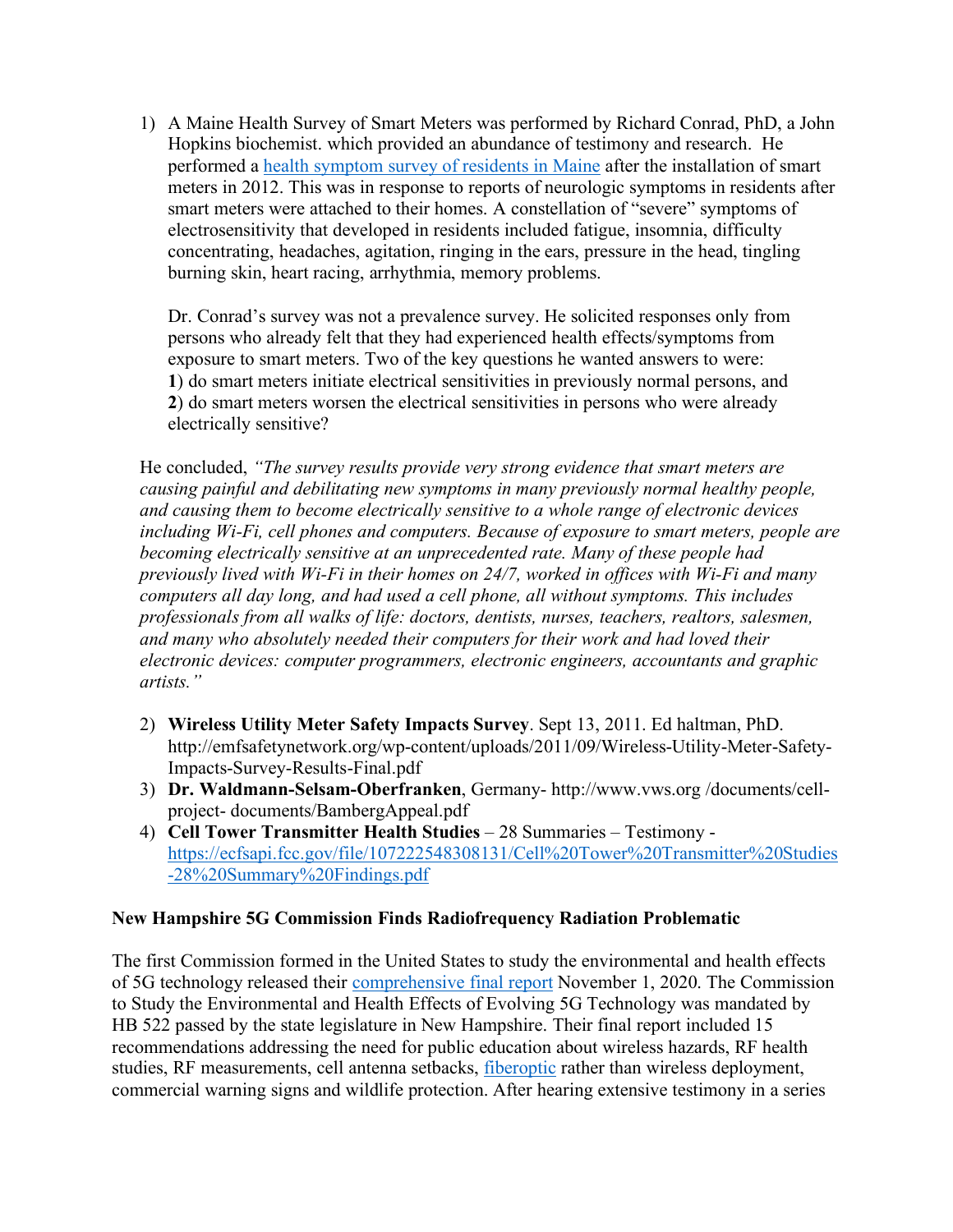of 13 meetings over the course of a year and reviewing an abundance of research, the Commission highlighted the lack of a single definition for 5G, insufficient evidence of safety for 5th generation technology, a concern that safety standards for wireless technologies have not been updated with the latest science and that 5G is largely a marketing concept. They also expressed concern that the FCC has a long history of being accountable to industry over the desires of communities and individuals.

### **FCC Limits: A False Sense of Security**

We are told by the FCC that wireless radiation and cell towers are safe within current safety guidelines, or that we do not really know if there is harm or that the research is inconclusive or that it is not ionizing (like x-rays) so it cannot hurt us. This is the same dismissive and doubt creating language used by the tobacco industry and a host of other chemical companies to protect their toxic products, thus profits. The research shows that we do know, beyond a doubt, that wireless radiation is harmful to all living system below the current safety standards. The most obvious evidence is that more and more children and adults are reporting symptoms of electrosensitivity (EHS) in the presence of wireless radiation when they live in a home near a cell tower, or in schools where wireless devices and cell towers are increasing.

I advise a consultation with a certified experienced building biologist to measure peak levels.

I thank you for reading this letter and taking seriously this issue which is critical to the health and wellbeing of your community and your families. You have more power and influence than you are aware of.

Sincerely, Cindy Russell, MD

# **References**

- Bevington (2019) **The Prevalence of People with Restricted Access to Work in Manmade Electromagnetic Environments.** (2019) Bevington M. Journal of Environment and Health Science. Vol 5:1, 01- 12. ResearchGate- https://www.researchgate.net/publication/331378367\_The\_Prevalenc e\_of\_People\_With\_Restricted\_Access\_to\_Work\_in\_Man-Made Electromagnetic Environments or https://www.ommegaonline.org/articledetails/The-Prevalence-of-People-With-Restricted-Access-to-Work-in-Man-Made-Electromagnetic-Environments/2402 or Prevalence-of-Electromagnetic-Sensitivity.
- Goldberg and Vandenberg (2021) **The science of spin: targeted strategies to manufacture doubt with detrimental effects on environmental and public health**. Rebecca F Goldberg and Laura N Vandenberg. Environmental Health. March 26, 2021. 0,Article number: 33 (2021). https://ehjournal.biomedcentral.com/articles/10.1186/s12940-021-00723-0
- Hallberg and Oberfeld **(2006). Letter to the Editor: Will We All Become Electrosensitive? (2006)** Hallberg and Oberfeld. Electromagnetic Biology and Medicine. February 2006. 25(3):189-91.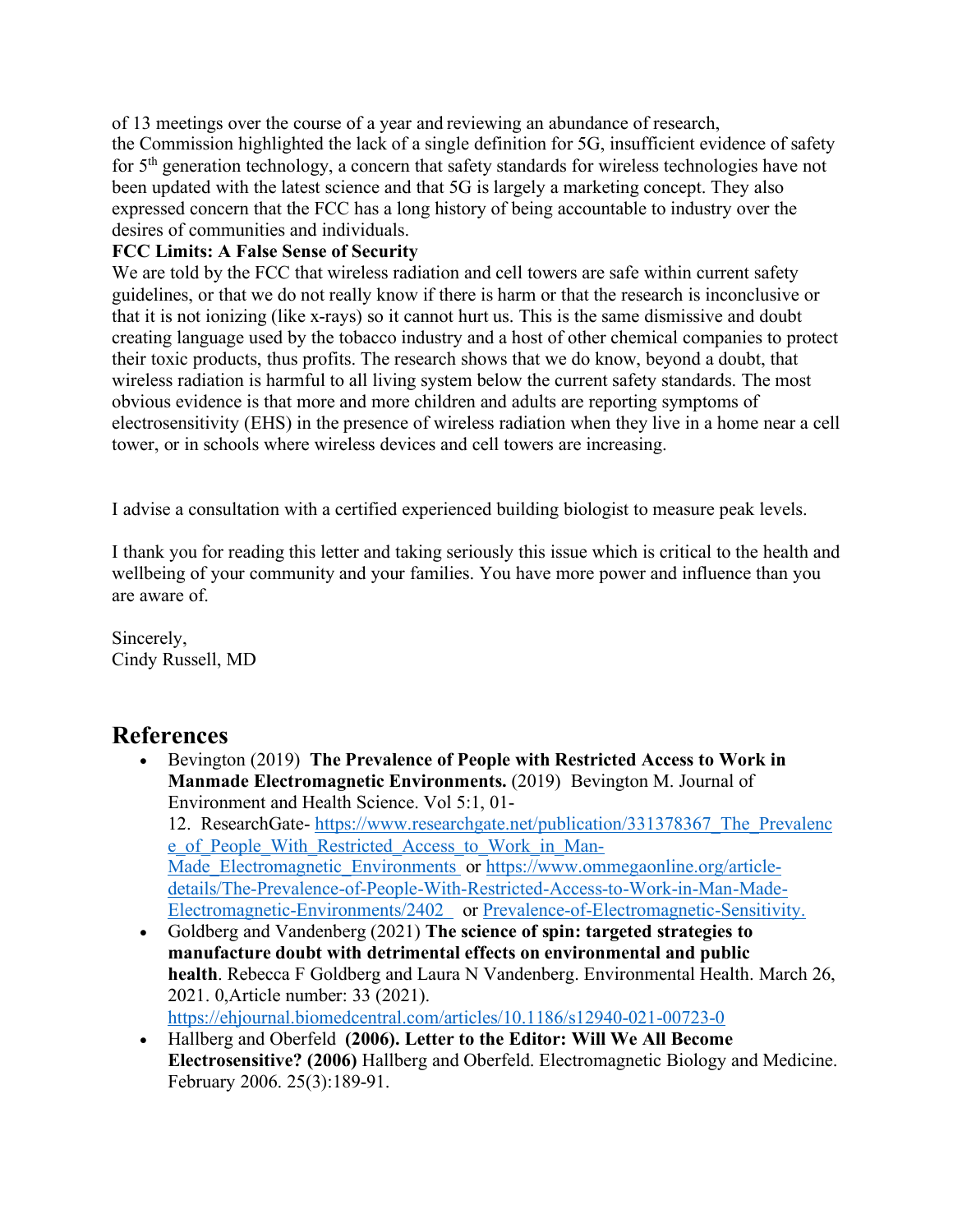https://www.researchgate.net/publication/6836231 Letter to the Editor Will We All Become\_Electrosensitive

- Lamech (2014) **Self-reporting of symptom development from exposure to radiofrequency fields of wireless smart meters in Victoria, Australia: a case series.** (2014) Lamech F. Altern There Health Med. 2014 Nov-Dec;20(6):28- 39. https://www.ncbi.nlm.nih.gov/pubmed/25478801
- Meo (2018) **Mobile Phone Base Station Tower Settings Adjacent to School Buildings: Impact on Students' Cognitive Health**. Meo SA et al. American Journal of Men's Health. December 7, 2018. https://journals.sagepub.com/doi/10.1177/1557988318816914
- Pearce (2019**) 500 Meter buffer recommended around schools, hospitals and homes. "Limiting liability with positioning to minimize negative health effects of cellular phone towers."** (2019) Pearce M. Environmental Research, Nov 2019; https://www.sciencedirect.com/science/article/abs/pii/S0013935119306425
- Swanson RL (2018) **Neurological Manifestations Among US Government Personnel Reporting Directional Audible and Sensory Phenomena in Havana, Cuba. (2018)** Swanson RL et al. JAMA. 2018 Mar 20;319(11):1125-1133. https://jamanetwork.com/journals/jama/fullarticle/2673168
- Waldman-Selsam, C. (2004). **Bamberg Appeal, on behalf of 114 physicians**. Open Letter to Edmund Stoiber, Prime Minister, Germany, August 3. http://www.vws.org /documents/cell- project- documents/BambergAppeal.pdf
- Waldmann-Selsam C 2016. **Radiofrequency radiation injures trees around mobile phone base stations. (2016).** Waldmann-Selsam C et al. Science of the Total Environment. 572 (2016) 554-569. https://www.researchgate.net/publication/306435017\_Radiofrequency\_radiation\_injures trees around mobile phone base stations
- **Researcher links diplomats' mystery illness to radiofrequency/microwave radiation.**  Eureka alert. August 29, 2018. American Academy for the Advancement of Science. https://www.eurekalert.org/pub\_releases/2018-08/uoc-rld082918.php
- **Diplomats in China report similar brain injuries as Americans in Cuba:** In 2016 and 2017, 25 Americans in the U.S. embassy in Cuba suffered serious, unexplained brain injuries. Now, at least 15 American officials in China are reporting similar symptoms. 60 Minutes reports. March 15, 2019. https://www.cbsnews.com/news/diplomats-in-chinareport-similar-brain-injuries-as-americans-in-cuba-60-minutes/
- **SwissRe Insurance-** Sonar 2019: New emerging risk insights. https://www.swissre.com/institute/research/sonar/sonar2019.html
- **Landmark Lawsuit Filed Against FCC for Failing to Reevaluate 5G and Wireless Safety.** Sept 23, 2020. PST. https://mdsafetech.org/2020/09/23/landmarklawsuit-filed-against-fcc-for-failing-to-reevaluate-5g-and-wireless-safety/
- **Richard Conrad, PhD. PRE-FILED TESTIMONY OF RICHARD CONRAD, Ph.D MPUC Docket No. 2011-00262.** Feb 1, 2013. https://ecfsapi.fcc.gov/file/10906689523533/HI-EMF%20INJURY%20Richard%20Conrad%20PhD%20FCC%20ECFS%20ID-6017465453.pdf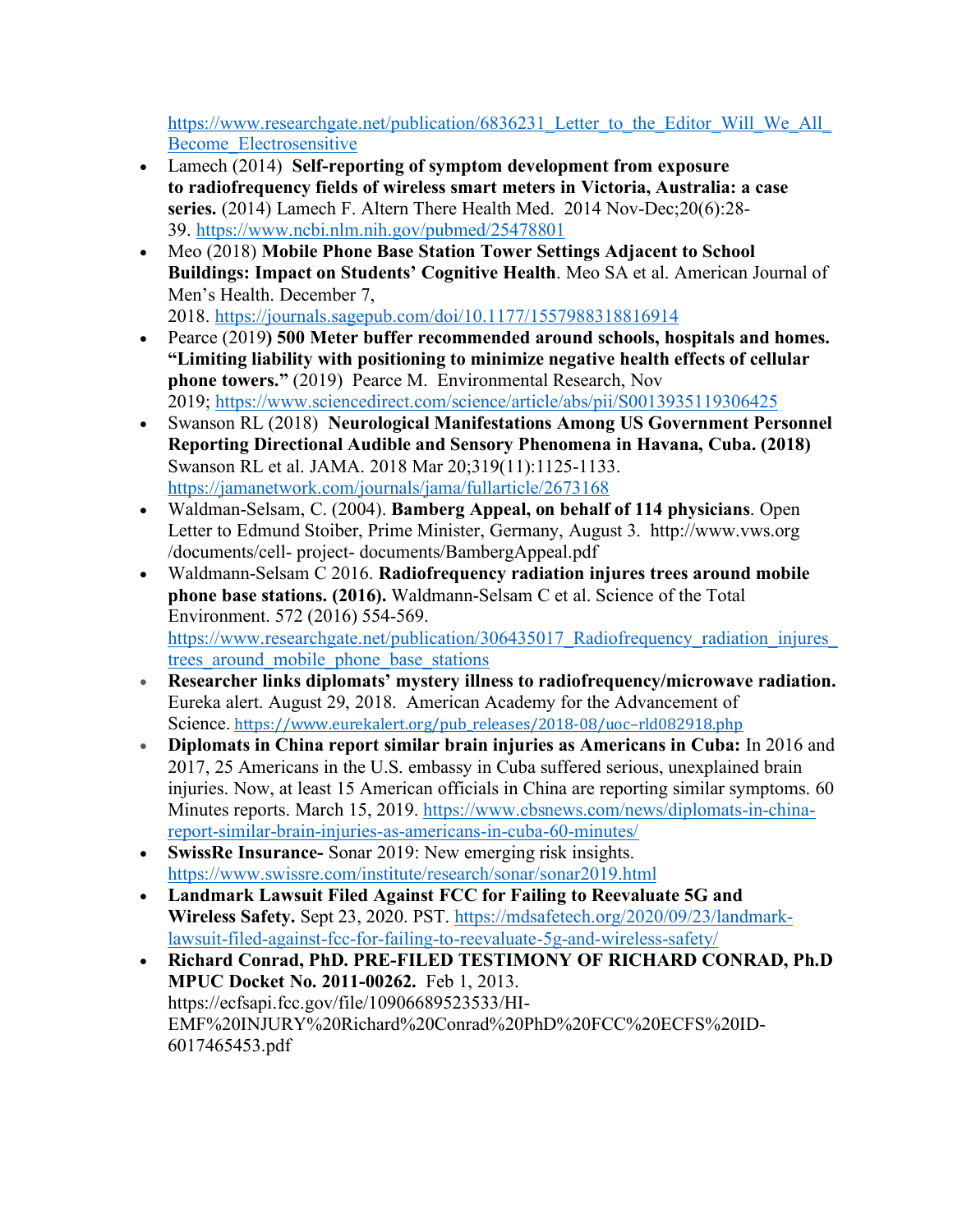- **Cell Tower Transmitter Health Studies – 28 Summaries – Testimony** https://ecfsapi.fcc.gov/file/107222548308131/Cell%20Tower%20Transmitter%20Studies -28%20Summary%20Findings.pdf
- **Wireless Utility Meter Safety Impacts Su**rvey. Sept 13, 2011. Ed haltman, PhD. http://emfsafetynetwork.org/wp-content/uploads/2011/09/Wireless-Utility-Meter-Safety-Impacts-Survey-Results-Final.pdf
- **Mystery Solved: 2020 NAS Report Links Diplomats Neurologic Symptoms to Directed Microwave Radiation Similar to Electromagnetic Illness.** April 6, 2021. https://mdsafetech.org/2021/04/06/mystery-solved-2020-nas-report-links-diplomatsneurologic-symptoms-to-directed-microwave-radiation-similar-to-electromagneticillness/
- **New Hampshire Commission Studies 5G Technology Health and Environment Effects**. Nov 17, 2020. https://mdsafetech.org/2020/11/17/new-hampshirecommission-studies-5g-technology-health-and-environment-effects/
- **Final Report on Commission to Study the Environmental and Health Effects of Evolving 5G Technology.** State of New Hampshire, General Court. Nov 1, 2020. http://www.gencourt.state.nh.us/statstudcomm/committees/1474/reports/5G%20final%20 report.pdf
- **NY State Lawmakers Float Creation Of 5G Safety Commission,** Law 360. March 29, 2021. https://www.nysenate.gov/newsroom/in-the-news/anna-m-kaplan/ny-statelawmakers-float-creation-5g-safety-commission
- We Have No Reason to Believe 5G Is Safe. The technology is coming, but contrary to what some people say, there could be health risks. (2019) Scientific American. Joel M. Moskowitz. Oct 17, 2019. https://blogs.scientificamerican.com/observations/we-haveno-reason-to-believe-5g-is-safe/
- 5G wireless telecommunications expansion: Public health and environmental implications. (2018) Russell CL. Environ Res. 2018 Apr 11. https://www.ncbi.nlm.nih.gov/pubmed/29655646. or at https://ecfsapi.fcc.gov/file/10913927726988/5%20G%20wireless%20telecommunicati ons%20expansion%3A%20Public%20health%20and%20environmental%20implications. pdf
- Firefighters Fighting Fires and Now Cell Towershttps://mdsafetech.org/2019/09/28/firefighters-fighting-fires-and-now-cell-towers/

## **Prevalence Studies**

- Development and evaluation of an electromagnetic hypersensitivity questionnaire for Japanese people. Hojo et al. (2016) Bioelectromagnetics. 2016 Sep; 37(6): 353– 372. https://www.ncbi.nlm.nih.gov/pmc/articles/PMC5094565/
- Electromagnetic hypersensitivity: Nationwide survey among general practitioners, occup ational physicians & hygienists in the Netherlands. (2016) Slottje P et al. . Int J Hyg Environ Health. 2016 Dec 2. pii: S1438-4639(16)30385- 6. http://www.sciencedirect.com/science/article/pii/S1438463916303856
- Metabolic and Genetic Screening of Electromagnetic Hypersensitive Subjects as a Feasible Tool for Diagnostics and Intervention. (2014) De Luca et al. Mediators of